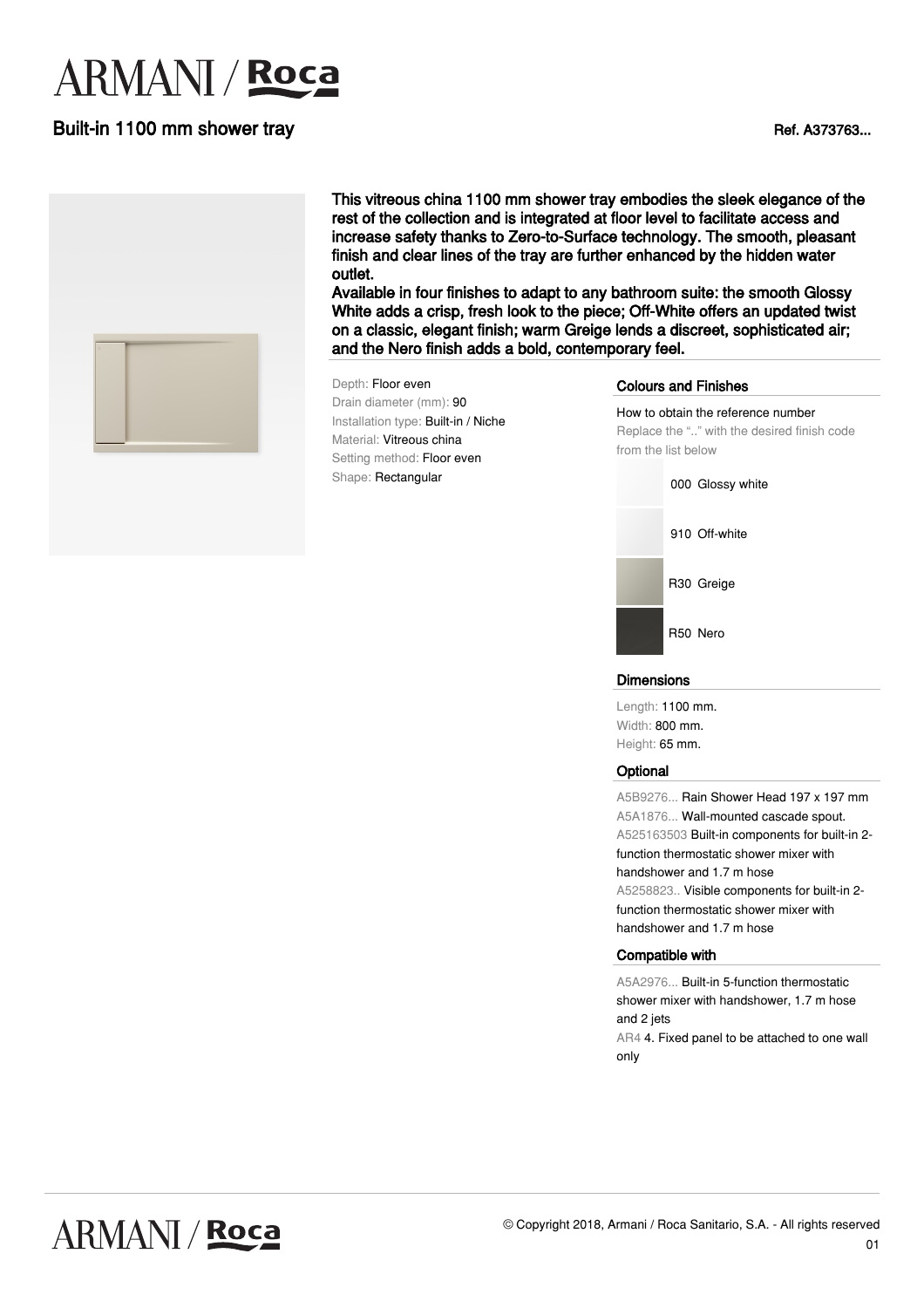

## Built-in 1100 mm shower tray and the state of the state of the state of the state of the state of the state of the state of the state of the state of the state of the state of the state of the state of the state of the sta

#### Technical drawings